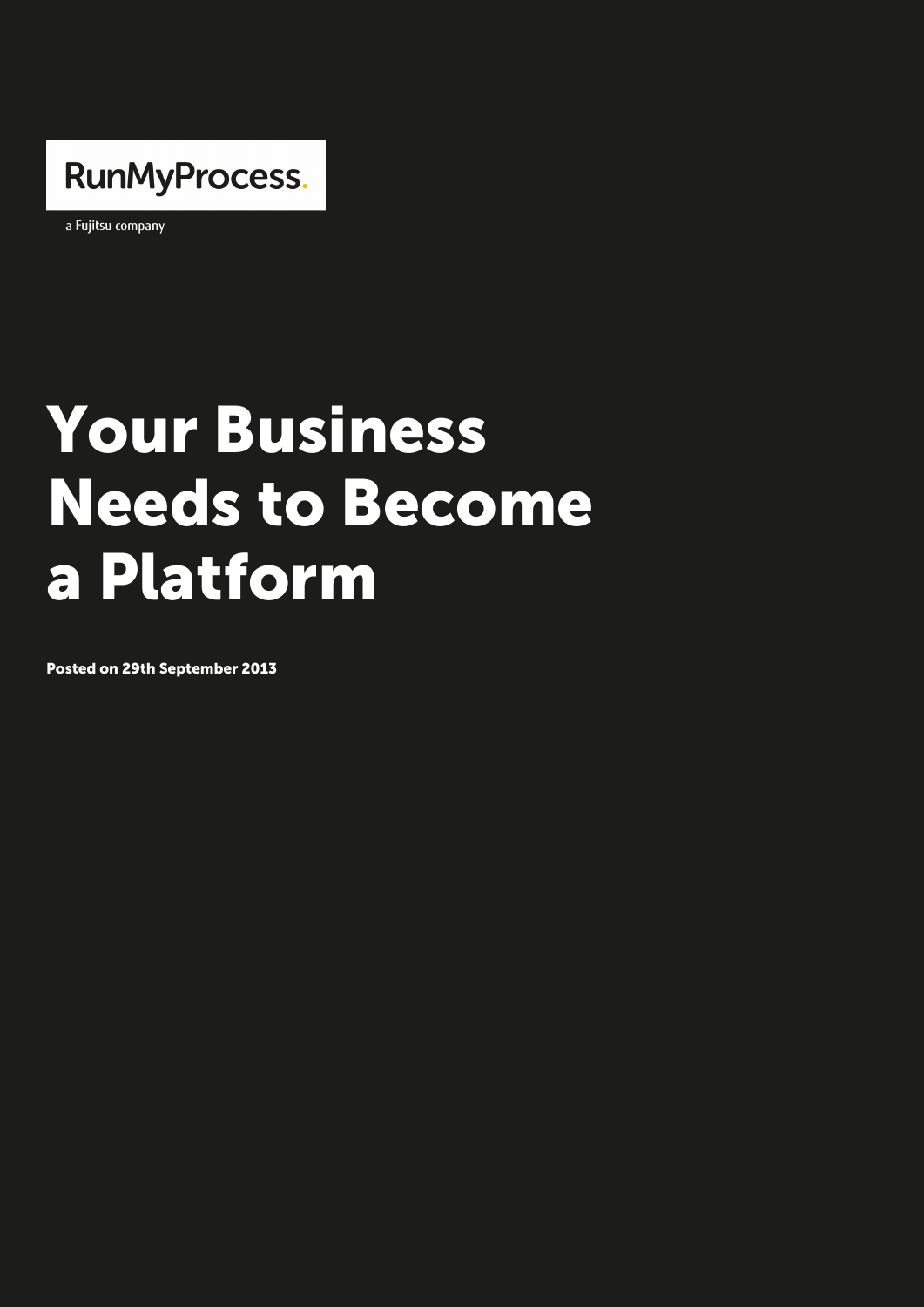is doing far more than that, creating a new Web-powered arena for business. So what does this mean for our business models and the way we think about platforms ?

A few years ago a Googler frustrated by the degree of platform thinking present in about the need for Google to think in platforms rather than in terms of products and

http://siliconangle.com/furrier/2011/10/12/google-engineer-accidently-shares-his-inte platform/

While most of the reaction at the time was largely about Google and its approach to [thought that there were some really interesting and more fundamental poi](http://siliconangle.com/furrier/2011/10/12/google-engineer-accidently-shares-his-internal-memo-about-google-platform/)nts about the nature of platforms in a [era.](http://siliconangle.com/furrier/2011/10/12/google-engineer-accidently-shares-his-internal-memo-about-google-platform/)

## What is a platform?

Many of us who work in IT have the tendency to use the word platform in a relative say platform we generally mean infrastructure platforms or middleware platforms tha necessary for the creation of databases, applications and business services. Such pl critical element of the emerging business ecosystem as technology is simplified, com

On the other hand the above Google+ post rightly extends this definition to includ offers to others. Essentially anything that forms a foundation on which others can bu considered a platform if it is created and managed with this mindset. Traditionally p middleware due to the paucity of opportunities to reuse business capabilities within giving us new opportunities to go further due to the ability to share functionality wit

## Your Business as a Platform

The increasing ease with which we can expose, integrate and manage APIs is leading platform . Effectively in the same way that computing platforms use APIs as a route businesses expose their services to the Web via APIs in order to participate in ecosy capabilities available beyond the bounds of a single organisation opens up opportuni many organisations, effectively turning them into a platform for others to build upon about the technology and middleware your organisation needs to use but rather abou does into a platform for others to leverage often in unforeseen ways that create c streams. This seems so very obvious but often comes as a shock to people. Effective is the need for businesses to digitize and share their core capabilities in new ways important and differentiating IP are no longer just operational support but are in fa of what a business does.

Most importantly, focusing on exposing your services to such an extended ecosystem services constitute the real value of your organisation and which ones don t the hint offer to customers and which are only used within your organisation to support these provision i.e. looking from the outside in you can also then think about replacing integrating business APIs provided by others. By doing this you can build new and d' simultaneously reduce costs, increase adaptability and improve offering quality.

## Computing Platform > Business Platform

At the moment, however, many of these implications are hidden beneath the mountair obsessions that are dominating cloud debate in most cases the discussions continu technical level without really stopping to consider the broader issue of new business that technology simplification could ultimately enable.

As a result when thinking about platforms there are two aspects you need to consid

- Does my cloud platform enable me to capture, deploy, integrate and deliver my be reliably? and
- Does my cloud platform enable my solutions to become part of a scalable and hig